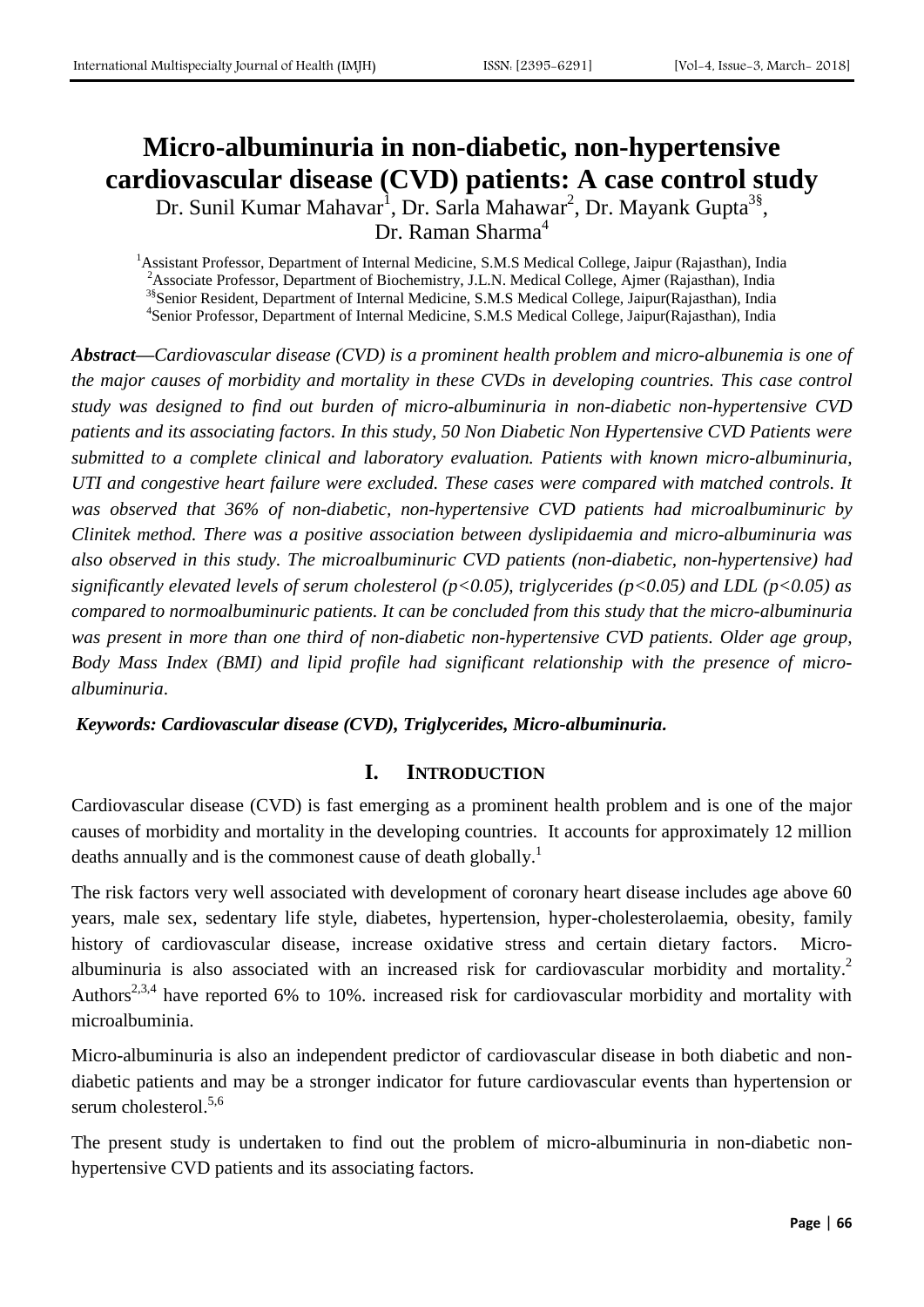### **II. METHODOLOGY**

This present study is a hospital based case control type of observational study conducted at S.M.S. Medical College and Hospital in Jaipur.

This study was conducted to find out the burden of micro-albuminuria in non-diabetic non-hypertensive CVD patients and to study its associating risk factors like age, sex, obesity, dyslipidaemia.

The subjects selected for study were grouped as follows viz :

- 1. Group I "Study group'' i.e. Non Diabetic Non Hypertensive CVD Patients (N=50) (IHD and myocardial infarction patients).
- 2. Group I "Control group" (N=25): This group consisted of age, sex, and BMI matched healthy subjects. They were taken from medical or paramedical staff, attendants of patients and general public.

Cases with confirmed micro-albuminuria i.e. urinary excretion rate>300 mg/day or presence of other renal disease, urinary tract infection or recent intercurrent illness and patients having evidence of congestive heart failure were excluded. Written informed consent were taken from all subjects after getting approved this study protocol by the ethics committee of the institute.

Detailed physical examination was carried out with emphasis on blood pressure, height and weight. Blood samples were collected after at least twelve hours overnight fasting for complete blood counts, blood glucose (fasting and postprandial), glycated hemoglobin (HbA1c), blood urea, serum creatinine, lipid profile (including total cholesterol [TC], low-density lipoprotein cholesterol [LDL-C], high-density lipoprotein cholesterol [HDL-C] and triglycerides [TG]) of all participants. Complete urine examination, urinary albumin excretion rate / creatinine ratio in morning urine sample was also done along with ECG (standard 12 leads).

Data was analyzed with the help of SPSS trial version 16 statistical software using student 't' test and chi square test. For significance p value <0.05 was considered as significant.

## **III. RESULTS**

Study and control groups were matched as per age ( $p=0.145$ ), sex ( $p=0.986$ ), height ( $p=0.652$ ) and weight (p=0.122) only BMI was significantly more in study group than control group i.e. mean BMI  $25.0 \pm 2.64$  and  $22.3 \pm 2.8$  kg/m<sup>2</sup> respectively. (Table 1)

| <b>S. No.</b> | <b>Characteristics</b>                   | <b>Study Group (N=50)</b> | <b>Control Group</b><br>$(N=25)$ | <b>P</b> value LS |
|---------------|------------------------------------------|---------------------------|----------------------------------|-------------------|
|               | Sex ratio (Male: Female)                 | 34:16                     | 18:07                            | 0.986 NS          |
|               | Age (Mean $\pm$ SD) in Years             | $50.3 \pm 7.1$            | $47.5 \pm 9.0$                   | $0.145$ NS        |
|               | Weight (Mean $\pm$ SD) in Kg             | $60.7 \pm .7.2$           | $57.9 \pm 7.5$                   | 0.122 NS          |
|               | Height (Mean $\pm$ SD) in Meters         | $1.54 \pm 0.17$           | $1.56 \pm 0.20$                  | $0.652$ NS        |
|               | BMI (Mean $\pm$ SD) in kg/m <sup>2</sup> | $25.0 \pm 2.64$           | $22.3 \pm 2.8$                   | $< 0.05$ S        |

**Table 1 Comparison of basic characteristics of study and control group**

All the individuals in control group were negative on micro albumin test whereas in study group 36% were positives on micro albumin test i.e. 36% of non-diabetic non-hypertensive C.V.D cases were having microalbunemia. male 38.24 31.25% (Table 2)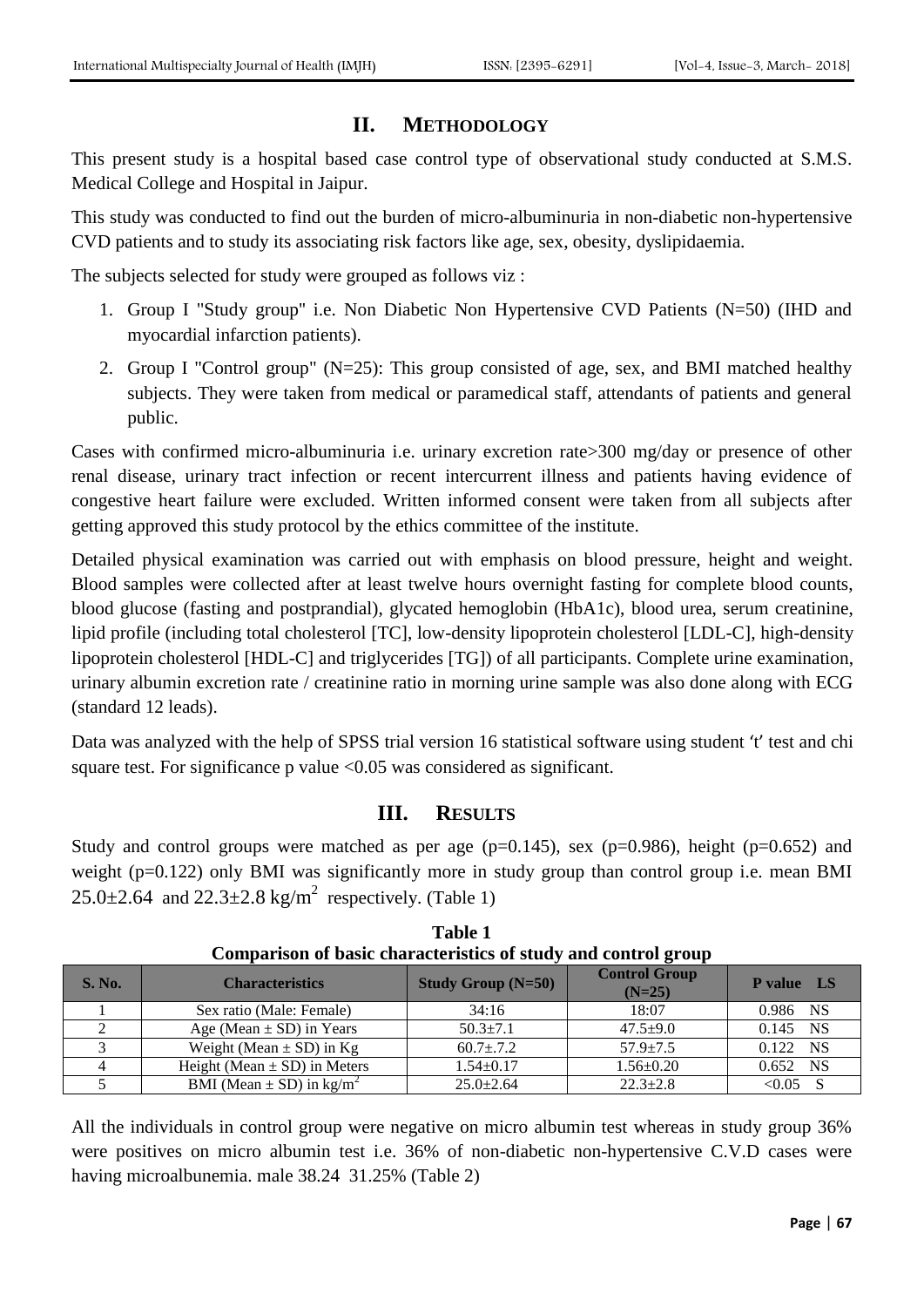When this positivity of micro-albunemia was seen as per sex, it was found positive in 38.24% of males and 31.25% of female. This distribution of positivity of micro-albunemia as per sex was without significance difference (p>0.05). (Table 2)

| Comparison or basic micro anouncima status or stau v and control group |                                    |                                        |               |              |                        |               |       |  |
|------------------------------------------------------------------------|------------------------------------|----------------------------------------|---------------|--------------|------------------------|---------------|-------|--|
| <b>S. No.</b>                                                          | <b>Characteristics</b>             | <b>Study Group <math>(N=50)</math></b> |               |              | Control Group $(N=25)$ |               |       |  |
|                                                                        |                                    | Male                                   | <b>Female</b> | <b>Total</b> | <b>Male</b>            | <b>Female</b> | Total |  |
|                                                                        | <b>Micro albumin Test Negative</b> | 21                                     |               |              |                        |               | 25    |  |
|                                                                        | <b>Micro Albumin Test Positive</b> |                                        | 05            |              |                        |               |       |  |

**Table 2 Comparison of basic Micro-albunemia status of study and control group**

When level of serum cholesterol, serum triglycerides, serum LDL and serum HDL was compared in both study and control groups, serum cholesterol was found 163 .0+28.4 V/s 196.44+31.4), serum triglycerides 107.0 $\pm$ 44.5 V/s 137.0 $\pm$ 30.5, serum LDL 88.0 $\pm$ 47.0 V/s 129.7 $\pm$ 30., serum HDL 49.0 $\pm$ 3.50  $V/s$  44.1 $\pm$ 5.0, in study and control groups respectively. These lipid levels were found significantly more (P<0.05) in study group i.e. non-diabetic non-hypertensive C.V.D. patients compared to controls. (Table 3)

**Table 3 Comparison of serum lipid levels of study and control group**

| <b>S. No.</b> | <b>Serum Lipid level (mg/dl)</b>                      | <b>Study Group <math>(N=50)</math></b> | <b>Control Group</b><br>$(N=25)$ | <b>P</b> value<br><b>LS</b> |
|---------------|-------------------------------------------------------|----------------------------------------|----------------------------------|-----------------------------|
|               | Serum cholesterol (Mean $\pm$ SD)                     | $196.44 + 31.4$                        | $163.0 + 28.4$                   | $< 0.05$ S                  |
|               | <b>Serum Triglycerides (Mean <math>\pm</math> SD)</b> | $137.0 + 30.5$                         | $107.0 + 44.5$                   | < 0.05                      |
|               | Serum LDL (Mean $\pm$ SD)                             | $129.7+30.0$                           | $88.0 + 47.0$                    | < 0.05                      |
|               | Serum HDL (Mean $\pm$ SD)                             | $44.1 + 5.0$                           | $49.0 + 3.50$                    | < 0.05                      |

When association of lipid profile with micro albunemia was discovered it was revealed that serum cholesterol, serum triglycerides and serum LDL in microalbuminurics were  $216.0+33.6$ ,  $156.2+32.2$  and  $142.0+32.0$  mg/dl which was significantly more in cases with micro-albunemia as where it was  $188.6\pm27.7$ ,  $130.0\pm27$ ,  $117.0\pm28$  and  $45.0\pm5.30$  respectively. There was no significant difference in serum HDL between two groups. (Table 4)

| таше 4                                                                      |                                                       |                                     |                                     |                   |  |  |  |
|-----------------------------------------------------------------------------|-------------------------------------------------------|-------------------------------------|-------------------------------------|-------------------|--|--|--|
| <b>Comparison of lipid profile of Normoalbuminuric and Microalbuninuric</b> |                                                       |                                     |                                     |                   |  |  |  |
| S.<br>No.                                                                   | Serum Lipid level (mg/dl)                             | <b>Normoalbuminuric</b><br>$(N=32)$ | <b>Microalbuninuric</b><br>$(N=18)$ | <b>P</b> value LS |  |  |  |
|                                                                             | Serum cholesterol (Mean $\pm$ SD)                     | $188.6 + 27.7$                      | $216.0 + 33.6$                      | $< 0.05$ S        |  |  |  |
|                                                                             | <b>Serum Triglycerides (Mean <math>\pm</math> SD)</b> | $130.0 + 27.0$                      | $156.2 + 32.2$                      | $< 0.05$ S        |  |  |  |
|                                                                             | Serum LDL (Mean $\pm$ SD)                             | $117.0 + 28.0$                      | $142.0 + 32.0$                      | $< 0.05$ S        |  |  |  |
|                                                                             | <b>Serum HDL</b> (Mean $\pm$ SD)                      | $45.0 + 5.30$                       | $43.2 + 4.7$                        | NS<br>>0.05       |  |  |  |

# **Table 4**

### **IV. DISCUSSION**

The present study was conducted on 25 age, sex, height and weight matched healthy controls and 50 non-diabetic non-hypertensive CVD patients. In this study microalbunia was found in 36% of nondiabetic non-hypertensive CVD cases.

In the present study the level of serum cholesterol (216.0+33.6 V/s 188.6+27.7), serum triglyceride  $(156.2+32.2 \text{ V/s } 130.0+27.7 \text{ and serum LDL } (142.0+32.0 \text{ V/s } 117.0+28.0) \text{ were found higher in}$ microlbuminuric than normoalbuminuric and this difference was statistically significant (P<0.05)